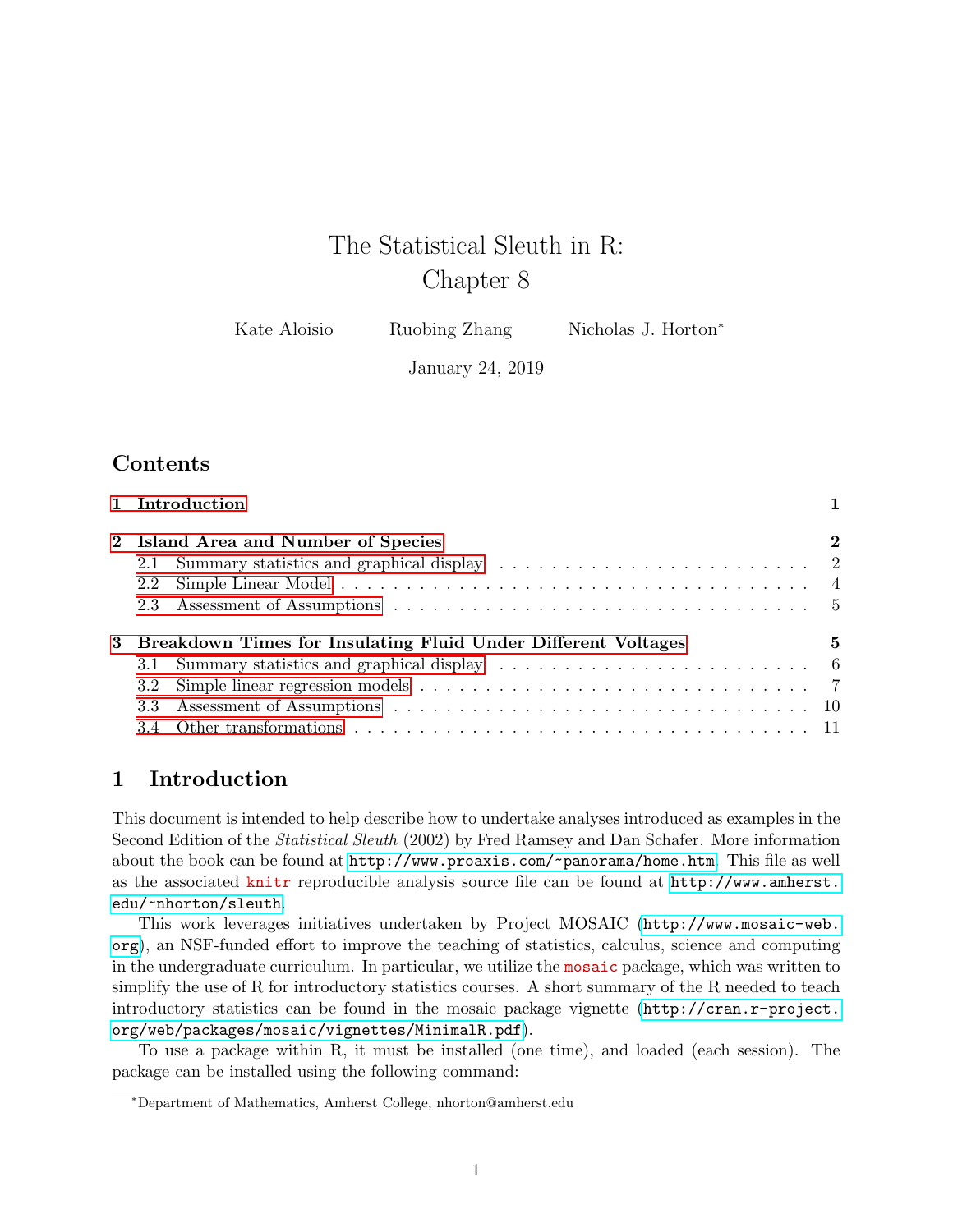```
> install.packages('mosaic') # note the quotation marks
```
Once this is installed, it can be loaded by running the command:

> require(mosaic)

This needs to be done once per session.

In addition the data files for the Sleuth case studies can be accessed by installing the Sleuth2 package.

```
> install.packages('Sleuth2') # note the quotation marks
```
> require(Sleuth2)

We also set some options to improve legibility of graphs and output.

```
> trellis.par.set(theme=col.mosaic()) # get a better color scheme for lattice
> options(digits=4)
```
The specific goal of this document is to demonstrate how to calculate the quantities described in Chapter 8: A Closer Look at Assumptions for Simple Linear Regression using R.

## <span id="page-1-0"></span>2 Island Area and Number of Species

What is the relationship between the area of islands and the number of animal and plant species living on them? This is the question addressed in case study 8.1 in the Sleuth.

#### <span id="page-1-1"></span>2.1 Summary statistics and graphical display

We begin by reading the data and summarizing the variables.

```
> case0801
         Area Species
Cuba 44218 100
Hispaniola 29371 108
Jamaica 4244 45
Puerto Rico 3435 53
Montserrat 32 16
Saba 5 11
Redonda 1 7
> summary(case0801)
```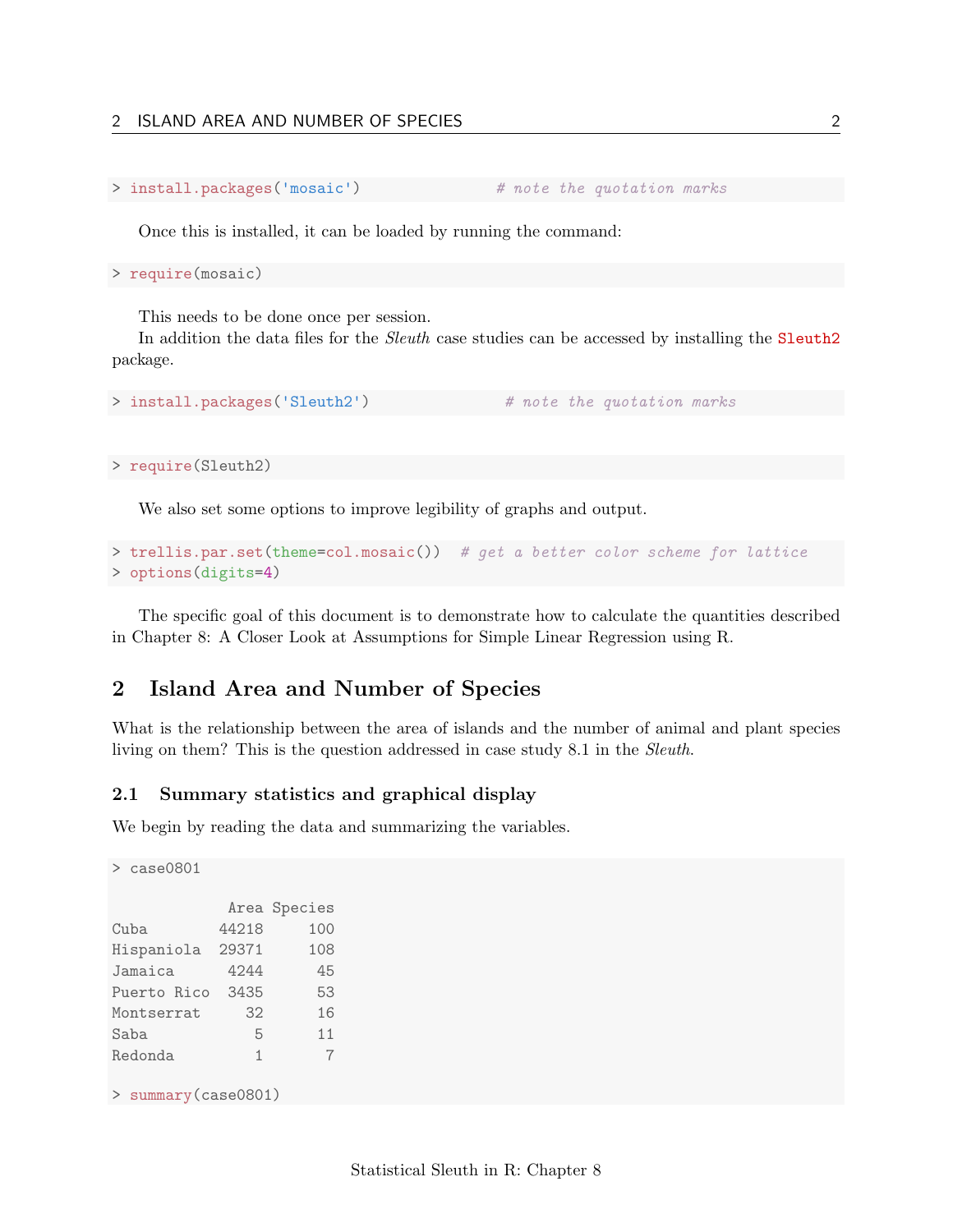|               | Area                     |      | Species |                |  |
|---------------|--------------------------|------|---------|----------------|--|
| Min.          | $\mathbf{1}$<br>$\sim$ 1 |      |         | Min. : 7.0     |  |
| $1st$ $Qu.:$  | - 18                     |      |         | 1st Qu.: 13.5  |  |
| Median : 3435 |                          |      |         | Median: $45.0$ |  |
| Mean : 11615  |                          |      |         | Mean : 48.6    |  |
|               | 3rd Qu.: 16808           |      |         | 3rd Qu.: 76.5  |  |
| Max.          | :44218                   | Max. |         | :108.0         |  |

A total of 7 islands are included in this data as displayed in Display 8.1 (page 207).

We can then observe the relationship between the area and the number of species for these islands with a scatterplot, akin to the top figure in Display 8.2 (page 208).

```
> xyplot(Species ~ Area, pch=23, cex=2, data=case0801)
```


It appears that the relationship with the observed values may not be linear. In addition, we need to verify the normality assumption for the residuals. Here we also consider a transformation for the predictor (Area).

```
> densityplot(~ residuals(lm(Species ~ Area, data=case0801)), xlab="Residuals")
> densityplot(~ Area, data=case0801)
```


Since neither of these appear to be approximately normal, both the predictor and outcome variables are log-transformed (as suggested by the author).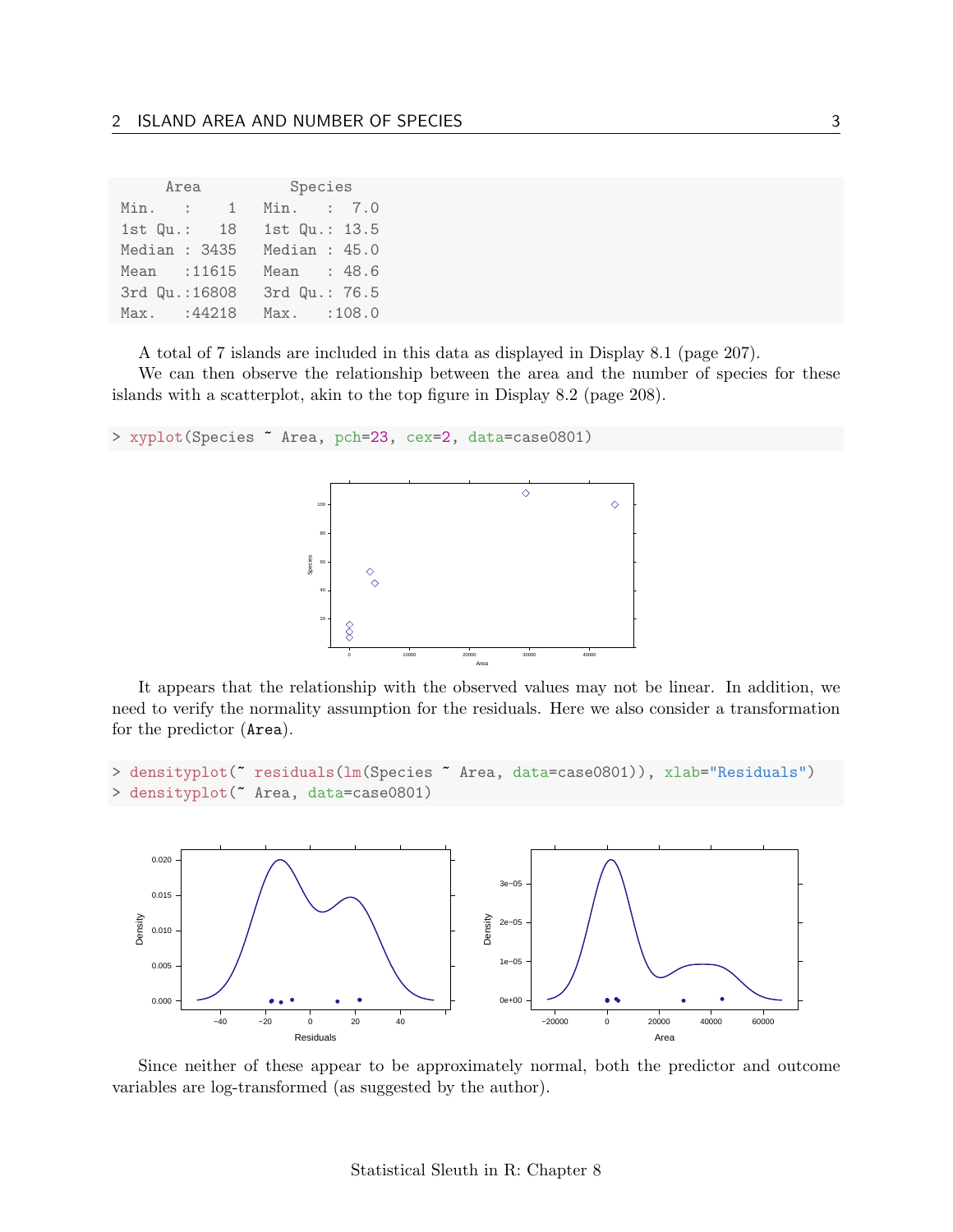```
> case0801 = transform(case0801, logarea = log(Area))
> case0801 = transform(case0801, logspecies = log(Species))
```
Then we can create a log-log-scatterplot for these two variables, akin to the bottom figure in Display 8.2 (page 208).

> xyplot(logspecies ~ logarea, type = c("p", "r"), pch=23, cex=2, data=case0801)



#### <span id="page-3-0"></span>2.2 Simple Linear Model

We first fit the model for  $\mu{\log(Species)}\log(Area) = \beta_0 + \beta_1 * \log(Area)$ .

```
> lm1 = lm(logspecies ~ logarea, data=case0801)
> summary(lm1)
Call:
lm(formula = logspecies ~ logarea, data = case0801)
Residuals:
      Cuba Hispaniola Jamaica Puerto Rico Montserrat Saba
 -0.002136 0.176975 -0.215487 0.000947 -0.029244 0.059543
   Redonda
  0.009402
Coefficients:
           Estimate Std. Error t value Pr(>|t|)
(Intercept) 1.9365 0.0881 22.0 3.6e-06
logarea 0.2497 0.0121 20.6 5.0e-06
Residual standard error: 0.128 on 5 degrees of freedom
Multiple R-squared: 0.988,Adjusted R-squared: 0.986
F-statistic: 425 on 1 and 5 DF, p-value: 4.96e-06
```

```
Thus our estimated equation becomes, \hat{\mu}{log(Species)|log(Area)} = 1.94 + 0.25<sup>*</sup> log(Area).
   Next we calculate the 95% confidence interval for the estimates, note that the logarea 95%
confidence interval is interpreted in the "Summary of Statistical Findings" on page 207:
```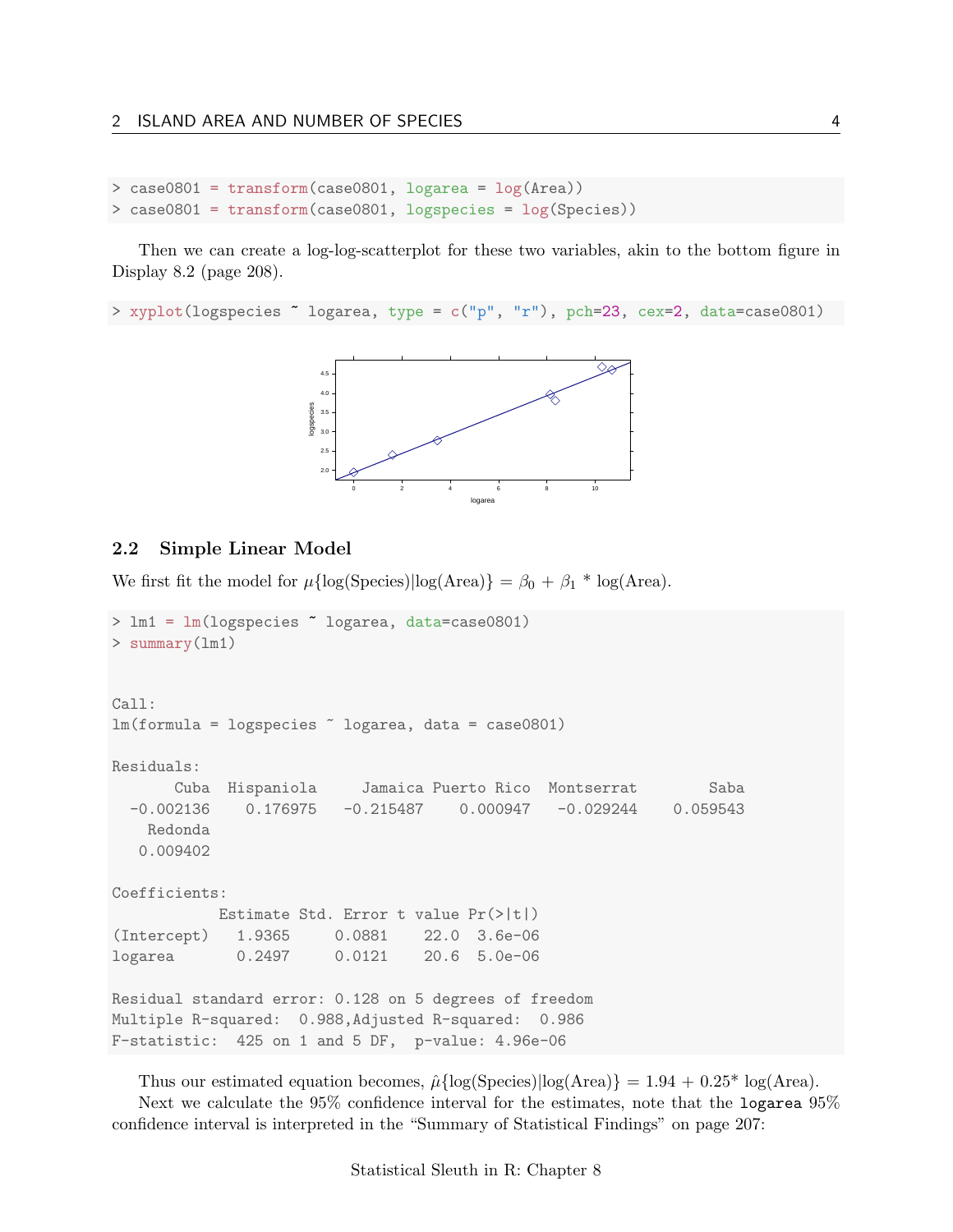```
> confint(lm1)
```

|                           | $2.5 \%$ 97.5 % |
|---------------------------|-----------------|
| (Intercept) 1.7100 2.1631 |                 |
| logarea                   | 0.2186 0.2808   |

To interpret this log-log model the *Sleuth* notes that if  $\hat{\mu} \{ \log(Y) | \log(X) \} = \beta_0 + \beta_1 * \log(X)$ then Median ${Y|X} = exp(\beta_0)X^{\beta_1}$  (page 216). For this example the researchers are interested in a doubling effect  $(2^{\beta_1})$ . Therefore to obtain the 95% confidence interval for the multiplicative factor in the median we used the following code:

```
> 2^confint(lm1)
```

```
2.5 % 97.5 %
(Intercept) 3.272 4.479
logarea 1.164 1.215
```
Thus for this model the estimated median number of species is 1.19  $(2^{0.25})$  with a 95% confidence interval between (1.16, 1.21). These match the numbers found on page 216.

#### <span id="page-4-0"></span>2.3 Assessment of Assumptions

First we will have to assume independence from the information given. As seen in the above density plots, the observations for each variable were not normally distributed, once we performed a log transformation the distribution of the values became more approximately normal.

Next we can check for linearity and equal variance.

```
> plot(lm1, which=2)
> plot(lm1, which=1)
```


### <span id="page-4-1"></span>3 Breakdown Times for Insulating Fluid Under Different Voltages

How does the distribution of breakdown time depend on voltage? This is the question addressed in case study 8.2 in the Sleuth.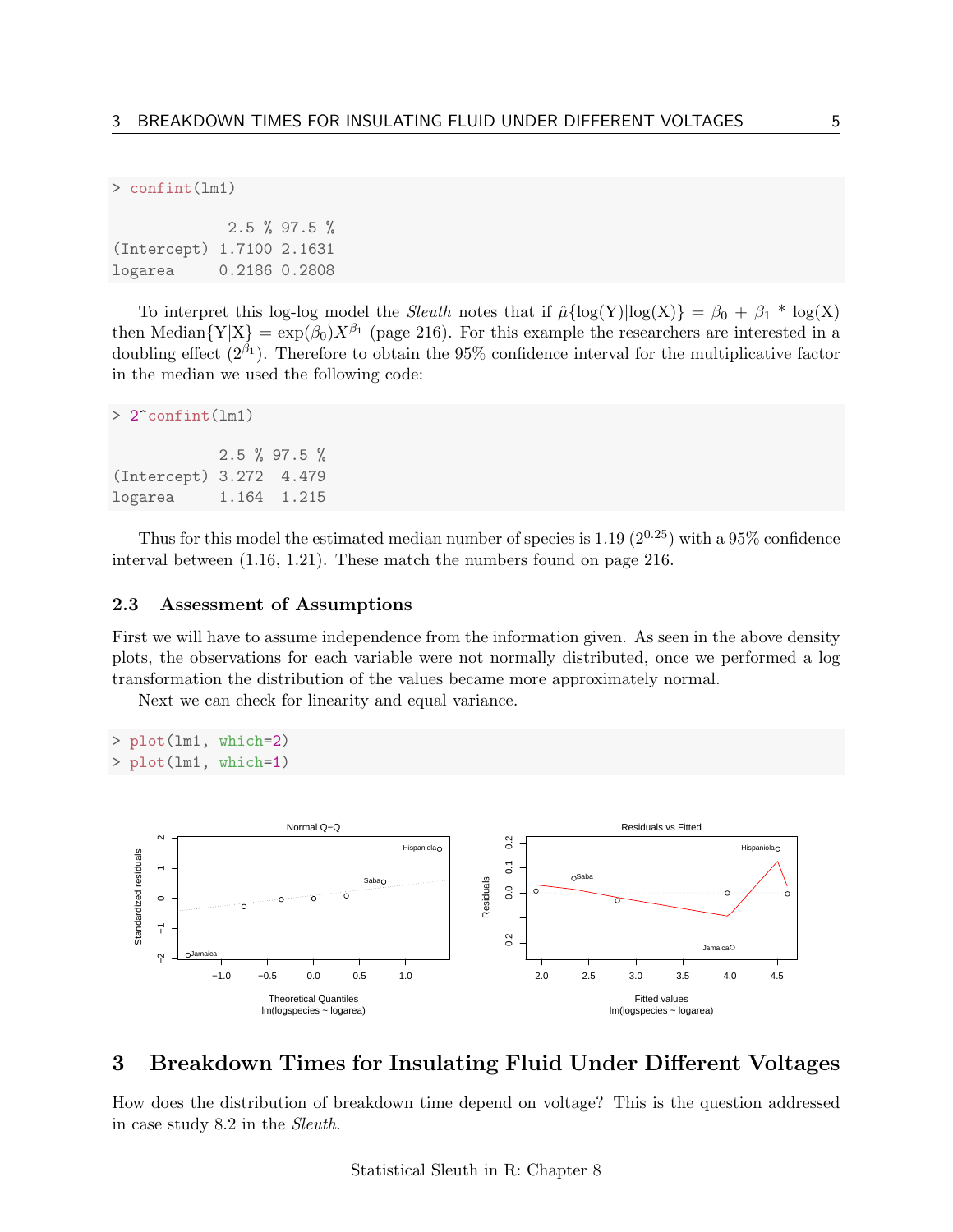#### <span id="page-5-0"></span>3.1 Summary statistics and graphical display

We begin by reading the data and summarizing the variables.

```
> summary(case0802)
    Time Voltage Group
Min. : 0.1 Min. :26.0 Group 1: 3
1st Qu.: 1.6 1st Qu.:31.5 Group 2: 5
Median : 6.9 Median :34.0 Group 3:11
Mean : 98.6 Mean : 33.1 Group 4:15
3rd Qu.: 38.4 3rd Qu.:36.0 Group 5:19
Max. :2323.7 Max. :38.0 Group 6:15
                           Group 7: 8
```
A total of 76 samples of insulating fluids are included in this data. Each sample was placed in one of 7 groups representing different degrees of voltage. Each group varried in sample size as shown in Display 8.2 (page 209).

Before we can fit the simple linear regression model we need to assess the assumption of normality through density plots.

```
> histogram(~ Time, type='density', density=TRUE, nint=10, data=case0802)
```


It appears that the distribution of Time is highly skewed with a long right tail. Therefore one possible transformation would be to take the log of the Time observations.

```
> case0802$logtime=with(case0802, log(Time))
> histogram(~ logtime, type='density', density=TRUE, nint=10, data=case0802)
```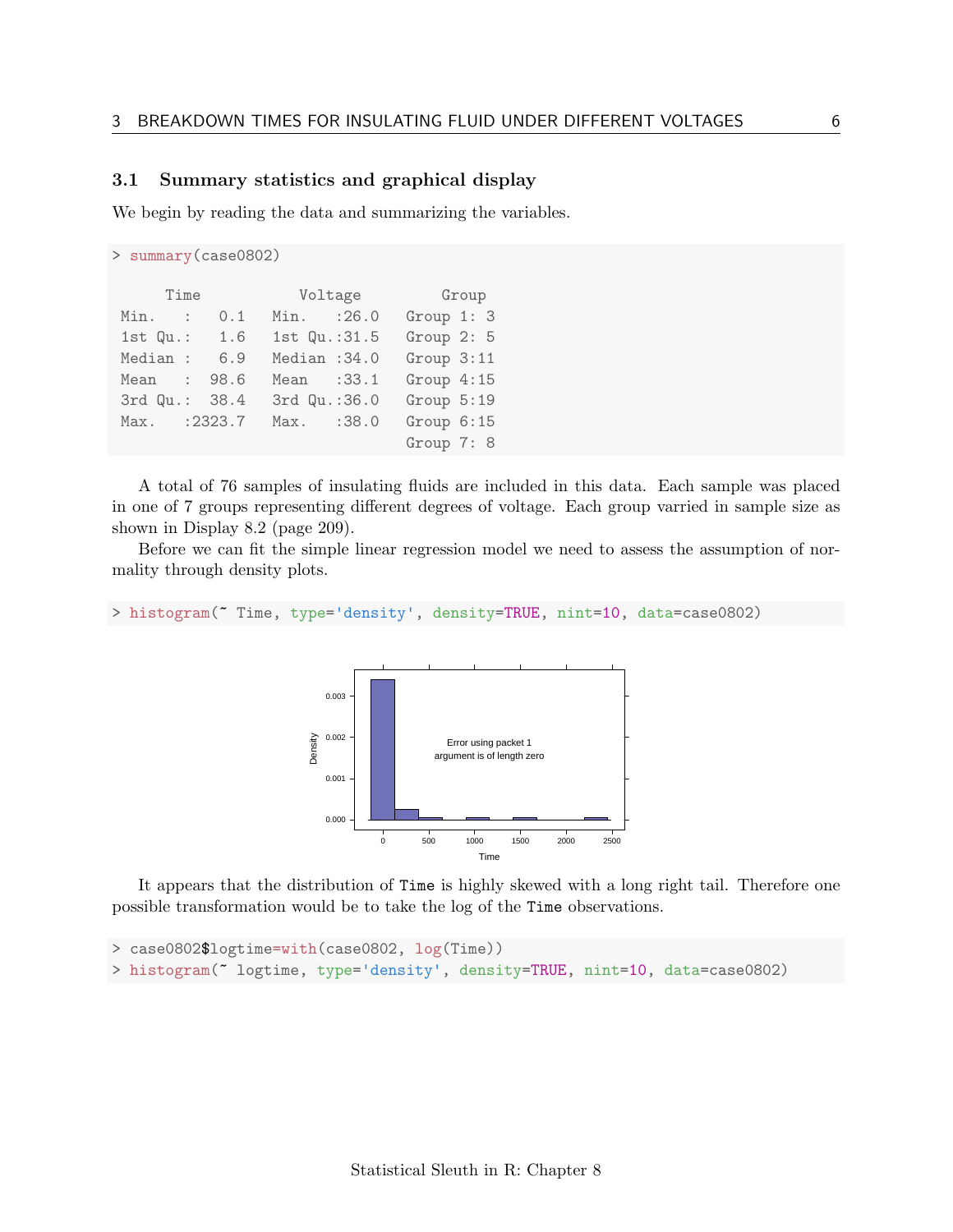

Now the observations are approximately normally distributed.

```
> histogram(~ Voltage, type='density', density=TRUE, nint=10, data=case0802)
```


The distribution of Voltage seems to be approximately normal.

Next we can observe the relationship between log(Time) and Voltage (as in Display 8.4 ,page 210).

```
> xyplot(logtime ~ Voltage, data=case0802)
```


### <span id="page-6-0"></span>3.2 Simple linear regression models

The model that the researchers want to analyse is  $\mu{\log(Time)}|{\text{Voltage}} = \beta_0 + \beta_1 * {\text{Voltage}}$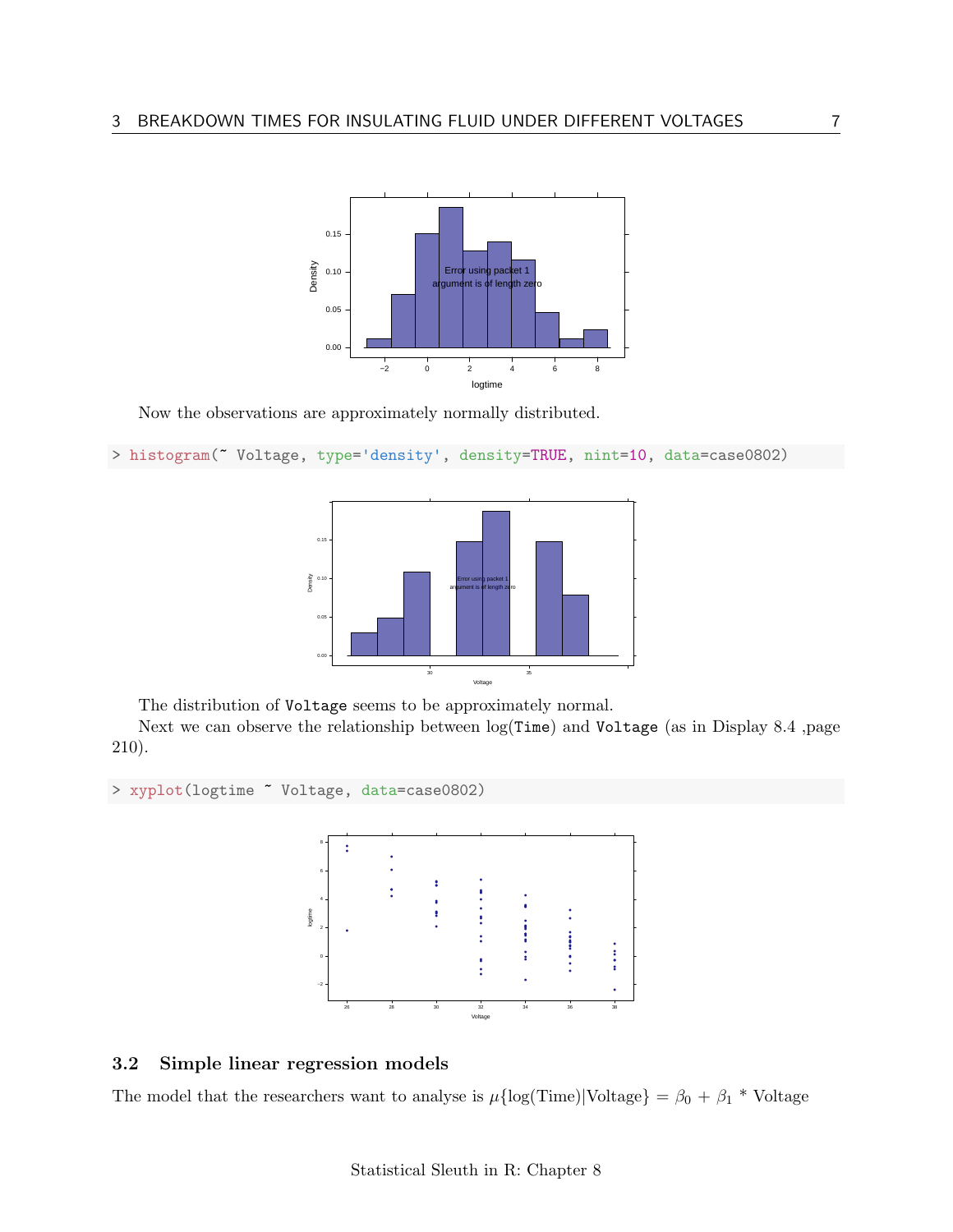```
> lm1 = lm(logtime ~ Voltage, data=case0802)
> summary(lm1)
Call:
lm(formula = logtime "Voltage, data = case0802)Residuals:
  Min 1Q Median 3Q Max
-4.029 -0.692 0.037 1.209 2.651
Coefficients:
          Estimate Std. Error t value Pr(>|t|)
(Intercept) 18.9555 1.9100 9.92 3.1e-15
Voltage -0.5074 0.0574 -8.84 3.3e-13
Residual standard error: 1.56 on 74 degrees of freedom
Multiple R-squared: 0.514,Adjusted R-squared: 0.507
F-statistic: 78.1 on 1 and 74 DF, p-value: 3.34e-13
```
Therefore the estimated model is  $\hat{\mu}$ {log(Time)|Voltage} = 18.96 + (-0.51)<sup>\*</sup> log(Area). The  $R^2$ for the model is 51.36%, as discussed on page 221.

For the interpretation of the model we first exponentiate the estimated coefficients since the response variable is logged as shown on page 215.

```
> exp(coef(lm1))
(Intercept) Voltage
 1.707e+08 6.021e-01
```
Thus a 1 kV increase in volatge is associated with a multiplicative change in median breakdown time of 0.6.

Next we can calculate the 95% confidence interval for  $\beta_0$  and  $\beta_1$ .

```
> confint(lm1)
             2.5 % 97.5 %
(Intercept) 15.1497 22.761
Voltage -0.6217 -0.393
```
For the interpretation of the model we next need to exponentiate the 95% confidence interval.

```
> exp(confint(lm1))
```

```
2.5 \% 97.5 %
(Intercept) 3.797e+06 7.675e+09
Voltage 5.370e-01 6.750e-01
```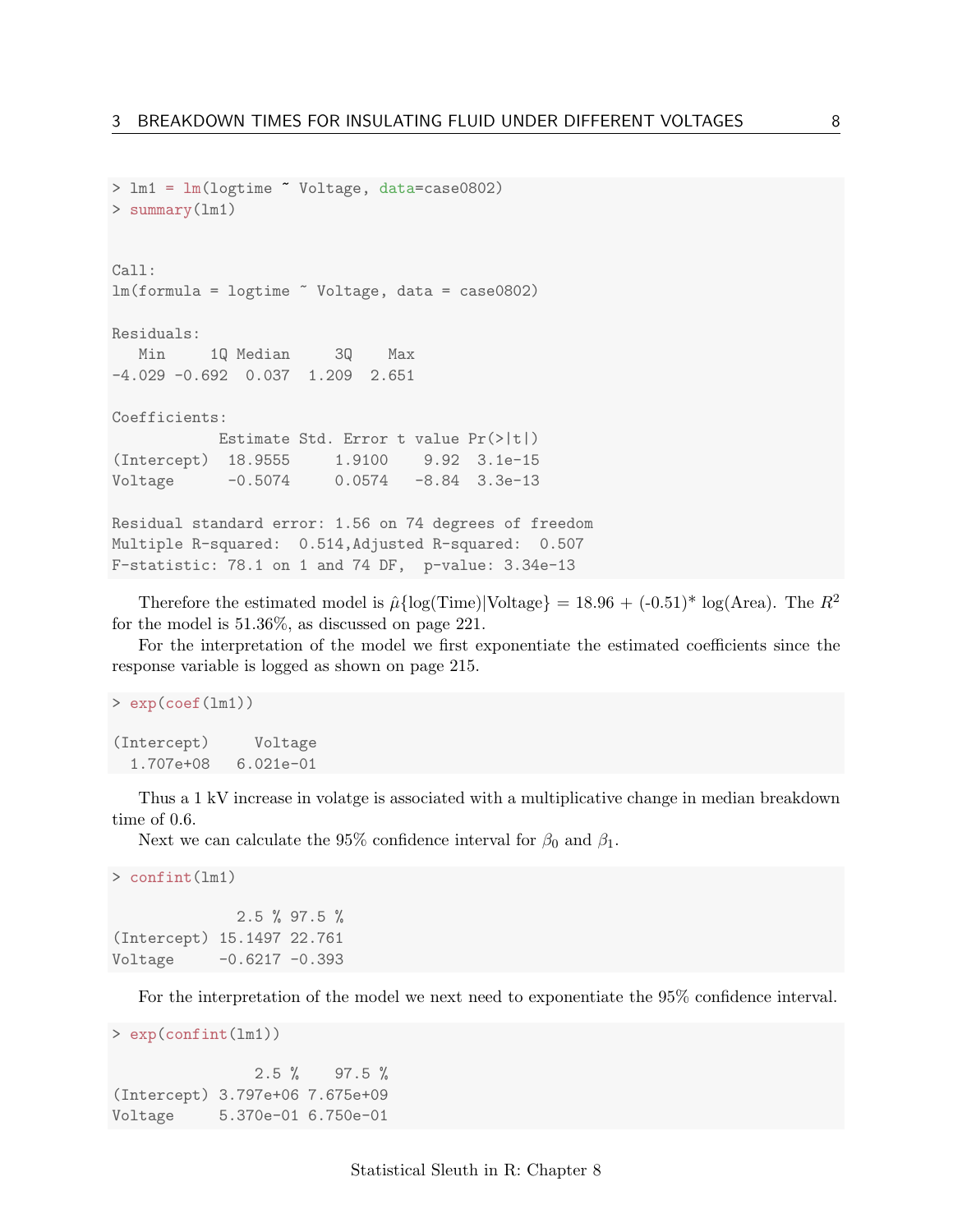Thus the 95% confidence interval for the multiplicative change in median breakdown time is (0.54, 0.68) as interpreted on page 216.

Next we can assess the fit using the Analysis of Variance (ANOVA). The ANOVA results below match those in the top half of Display 8.8 (page 218).

```
> anova(lm1)
Analysis of Variance Table
Response: logtime
         Df Sum Sq Mean Sq F value Pr(>F)
Voltage 1 190 190.2 78.1 3.3e-13
Residuals 74 180 2.4
```
We can then compare this with a model with separate means for each group.

```
> lm2 = lm(logtime ~ as.factor(Voltage), data=case0802)
> summary(lm2)
Call:
lm(formula = logtime ~ as.factor(Voltage), data = case0802)
Residuals:
  Min 1Q Median 3Q Max
-3.868 -0.819 0.074 1.122 3.143
Coefficients:
                   Estimate Std. Error t value Pr(>|t|)
(Intercept) 5.624 0.916 6.14 4.7e-08
as.factor(Voltage)28 -0.294 1.159 -0.25 0.80019
as.factor(Voltage)30 -1.802 1.034 -1.74 0.08571<br>as.factor(Voltage)32 -3.395 1.004 -3.38 0.00118
as.factor(Voltage)32 -3.395as.factor(Voltage)34 -3.838 0.986 -3.89 0.00023
as.factor(Voltage)36 -4.722 1.004 -4.70 1.3e-05
as.factor(Voltage)38 -6.048 1.074 -5.63 3.6e-07
Residual standard error: 1.59 on 69 degrees of freedom
Multiple R-squared: 0.531,Adjusted R-squared: 0.49
F-statistic: 13 on 6 and 69 DF, p-value: 8.87e-10
```
This model has a F-statistic of 13 with a  $p$ -value  $\lt$  0.0001, as shown in the bottom half of Display 8.8 (page 218).

Another way of viewing this model is with the ANOVA.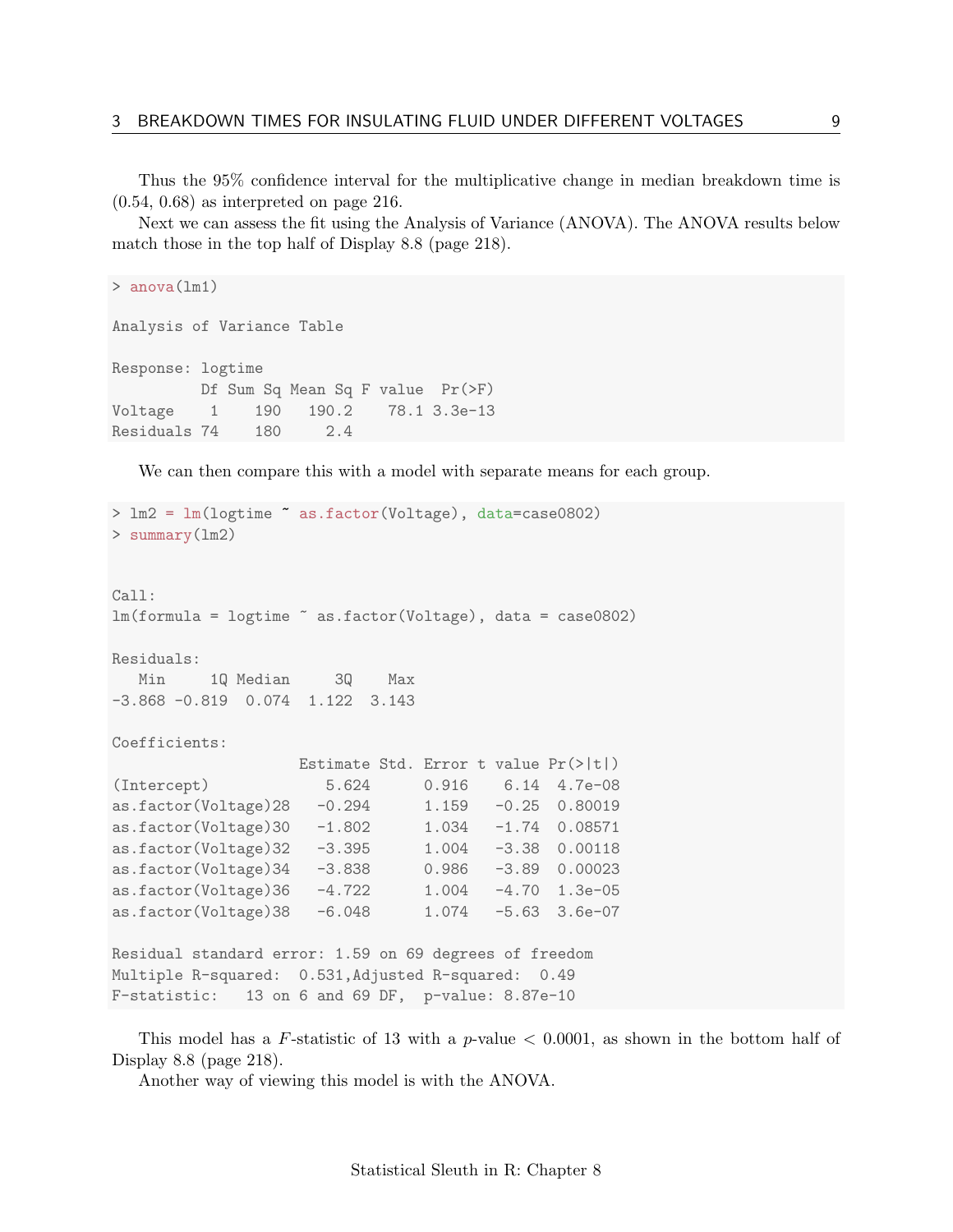> anova(lm2)

Analysis of Variance Table Response: logtime Df Sum Sq Mean Sq F value Pr(>F) as.factor(Voltage) 6 196 32.7 13 8.9e-10 Residuals 69 174 2.5

Note that the values for the Residuals can also be found in the bottom half of Display 8.8 (page 218).

The F-statistic and its associated p-value for the lack-of-fit discussion on page 219 can be calculated by comparing the two models with an ANOVA.

```
> anova(lm1, lm2)
Analysis of Variance Table
Model 1: logtime ~ Voltage
Model 2: logtime \tilde{ } as.factor(Voltage)
 Res.Df RSS Df Sum of Sq F Pr(>F)
1 74 180
2 69 174 5 6.33 0.5 0.77
```
#### <span id="page-9-0"></span>3.3 Assessment of Assumptions

First we will have to assume independence for the information given. As seen in the above density plot the observations for Time was not normally distributed, once we preformed a log transformation the distribution of the values became more approximately normal.

Next we can check for linearity (as in Display 8.14, page 225) and equal variance.

```
> plot(lm1, which=2)
> plot(lm1, which=1)
```


Statistical Sleuth in R: Chapter 8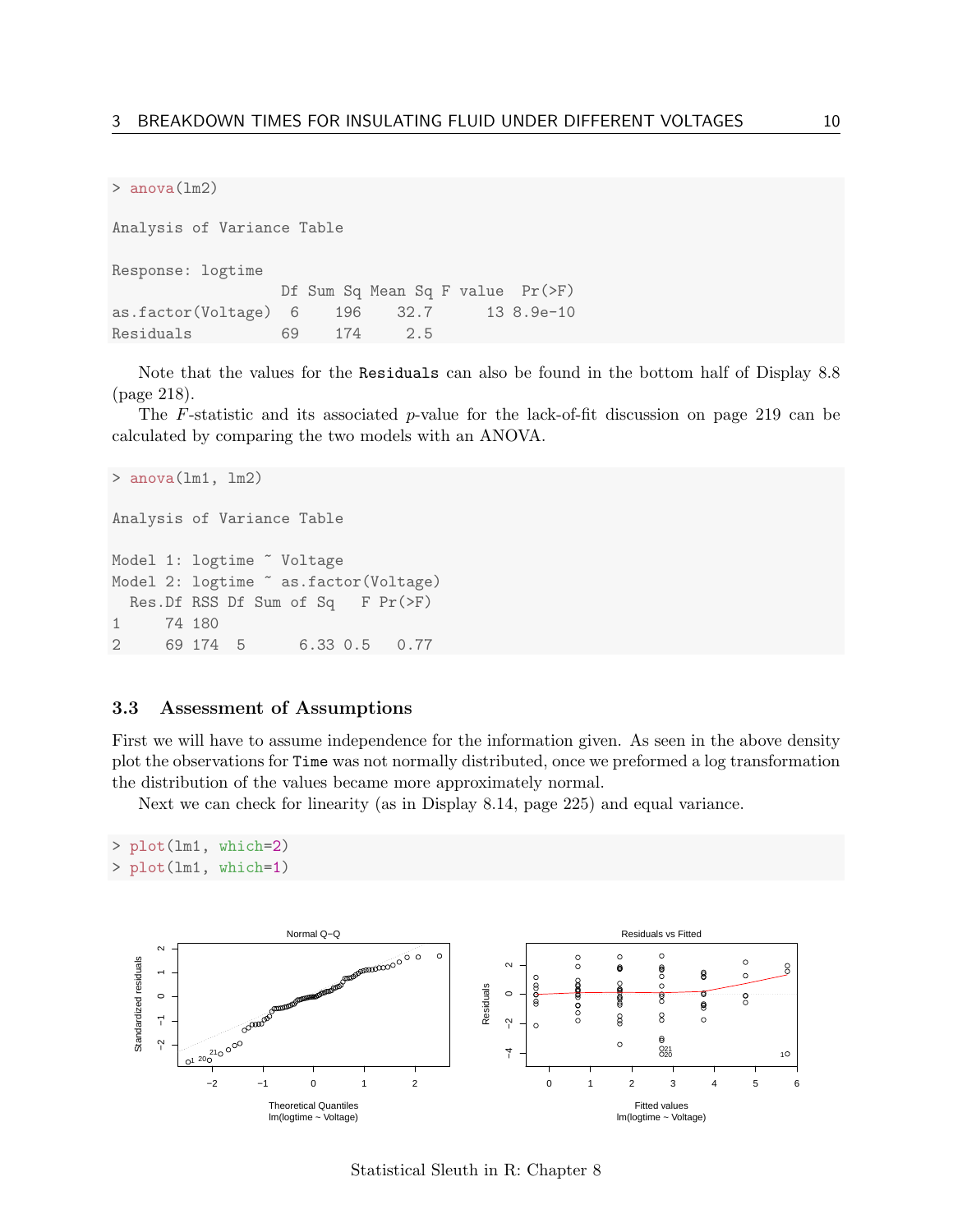#### <span id="page-10-0"></span>3.4 Other transformations

The Sleuth also discusses the use of a square root transformation for the breakdown time. The following figure is a scatterplot of the square root of breakdown time versus voltage, akin to the left figure in Display 8.7 (page 215).

```
> case0802$sqrttime = with(case0802, sqrt(Time))
> xyplot(sqrttime ~ Voltage, type=c("p", "r"), data=case0802)
```


We can assess this transformation by observing the residual plot based on the simple linear regression fit, akin to the right figure in Display 8.7 (page 215).

```
> lm3 = lm(sqrttime ~ Voltage, data=case0802)
> summary(lm3)
Call:
lm(formula = sqrttime " Voltage, data = case0802)Residuals:
   Min 1Q Median 3Q Max
-15.285 -3.711 0.142 2.040 30.514
Coefficients:
          Estimate Std. Error t value Pr(>|t|)
(Intercept) 61.784 7.777 7.94 1.6e-11
Voltage -1.696 0.234 -7.26 3.3e-10
Residual standard error: 6.35 on 74 degrees of freedom
Multiple R-squared: 0.416,Adjusted R-squared: 0.408
F-statistic: 52.7 on 1 and 74 DF, p-value: 3.25e-10
> plot(lm3, which = 1)
```